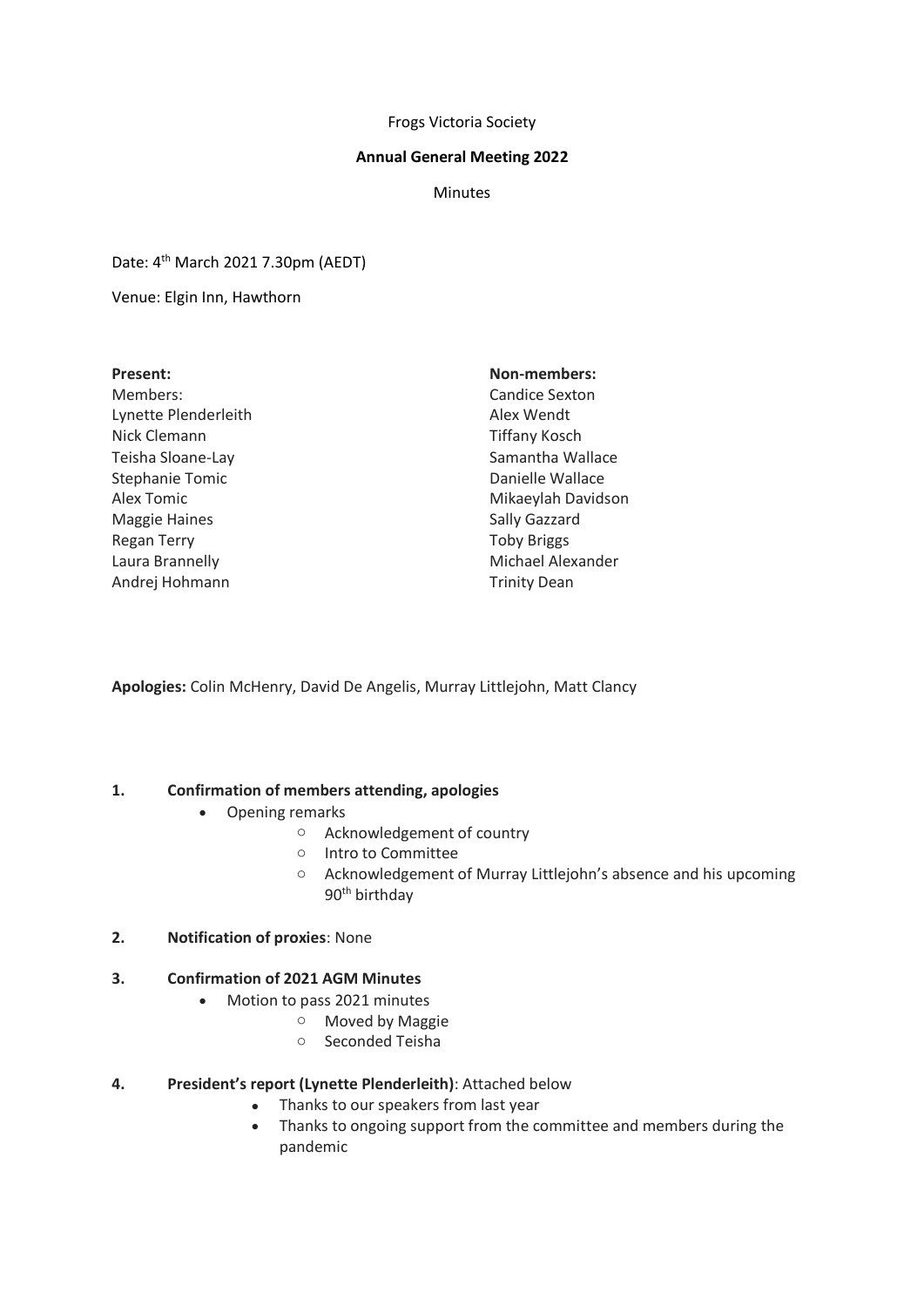# **5. Treasurer's report (David De Angelis)**: Attached below

- o Discussion of how to meet upcoming costs
	- Very generous offer by Mike Alexander to donate a day of work profits to Frogs Vic (~ \$1000)
	- Membership drive via social media
	- Eliminate gift to speakers but still provide dinner
	- Voted to increase membership fees to \$40 (\$20 concession)
	- Continue to make all events free
	- Lynette welcomes ideas for grants to fund the newsletter

## **6. Confirmation of membership fees**

- o Motioned to increase to \$40 (\$20 concession): Lynette
- o Seconded: Steph

## **7. Declaration of offices empty, nomination of Committee members**

- President (mandatory)
- Vice President
- Secretary + Treasurer (1 of these is mandatory)
- Ordinary members position x 2 (Not required) (room for one more if one in events sub-committee)

\*\*Laura Brannelly chairing meeting

### **8. Election of Committee members as necessary**

- Motion for Lynette as President
	- o Motioned by Lynette
	- o Maggie seconded
	- o Carried with acclaim
- Nick for VP
	- o Motioned by Lynette
	- o Seconded by Maggie
	- o Just carried
- Colin for Secretary
	- o Motioned by Lynette
	- o Seconded Maggie
- David for Treasurer
	- o Motioned by Lynette
	- o Seconded by Maggie
- Ordinary members
	- o Matt Clancy (in abstentia, pending membership renewal) & Maggie Haines
	- o Motioned by Lynette
	- o Seconded Teisha
- Events subcommittee
	- o Teisha and Steph
	- o Motioned by Lynette
	- o Seconded Maggie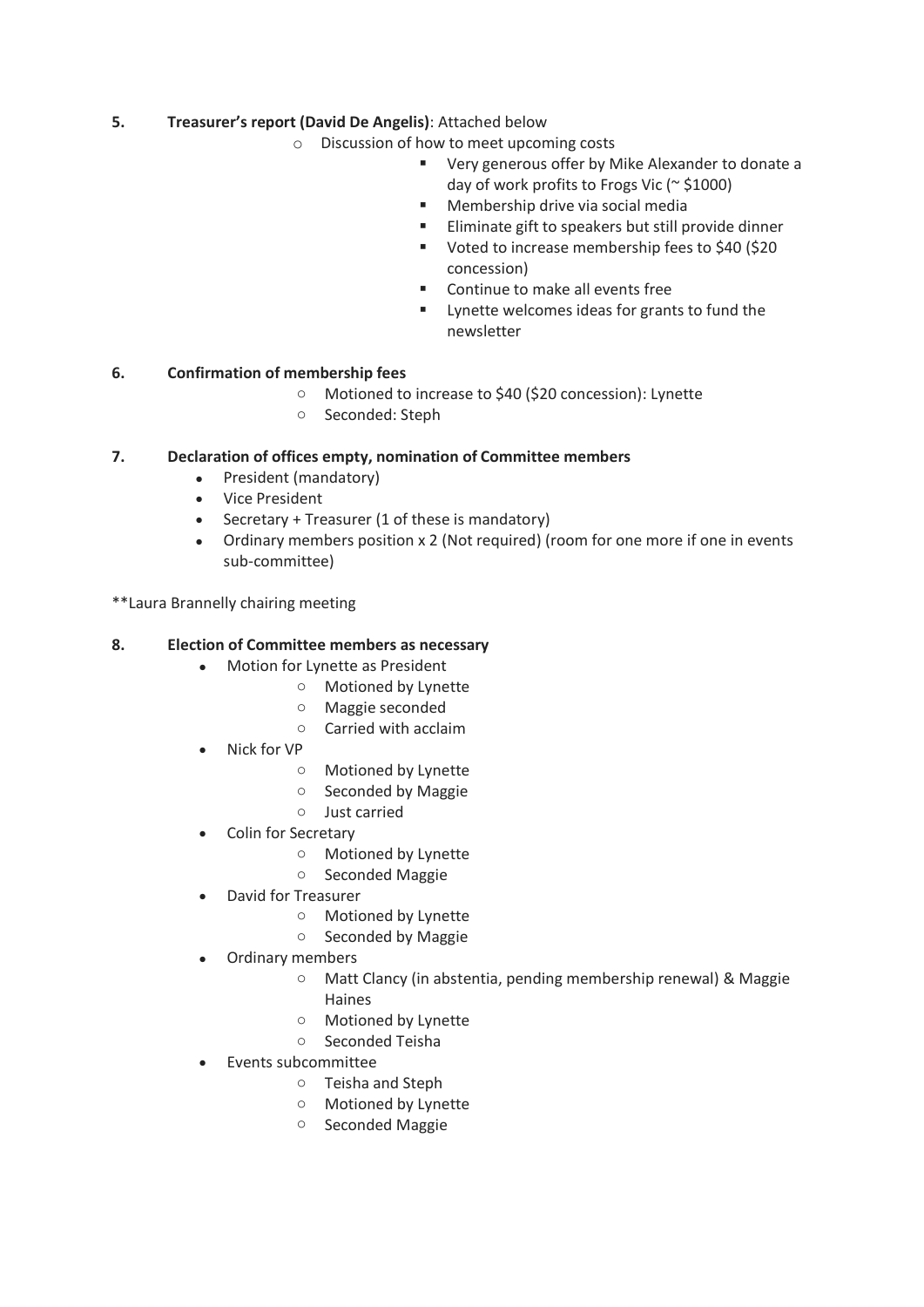### **9. Newsletter**:

- Now called Pobblebonk
- Thanks to Dave for work on it
- Dave and Lynette edited
- Thanks to contributors!
- Welcome contributions, photos, news, events, even cartoons!
- Not too worried about length restrictions
- Biannual (January and July)

## **10. Event locations for 2022**

- Elgin Hotel for rest of year?
	- $\circ$  Continue book dining table just outside room (meeting, keeping that area quiet)
	- o Continue using lapel mic
- Other suggestions for location welcome, need to be free

## **11. 2021 activities**

- Invitation for anyone to make a presentation
- All kinds of talks, at any levels
- First Thursday of each month until Nov
	- o Usually end of year event is Nov
- One speaker per month
- Mini conference in July prior to ASH instead of a speaker
	- o Lots of nodding in agreement
	- o Offers of mini conference organization welcome
	- o Variable talk times
	- o Membership not required.
		- Motioned by Maggie
		- Seconded by Teisha
	- o Unknown how many speakers will sign up
	- o Potential future venue: Lilydale HS
- Frog-a-thon? Wait till post COVID, if there *is* a post COVID
	- o Not Colin's place

### **12. AOB**

- Toby: Donations from outside organisations (i.e. Grill'd)
	- o Cool to get money but opens the door to donations from dodgy people
	- o Decided that it's ok to get donations from the public but not sponsorship (at least not now)
	- o Frogs VIC isn't a registered charity. Dave to investigate if it's necessary/how hard it is to become one.

Meeting closed 8:42 pm Next AGM 2rd March 2023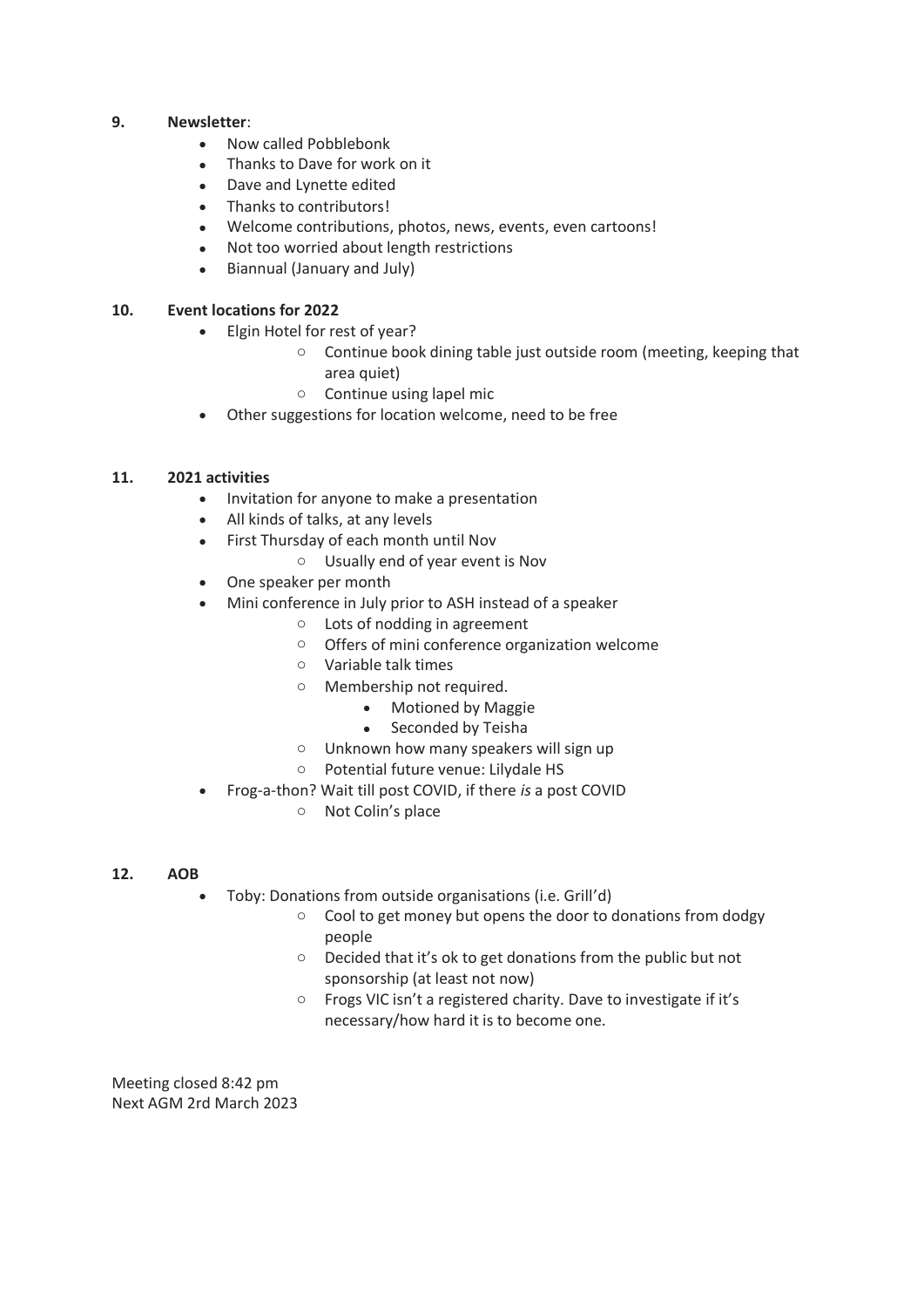### **President's Report**

Frogs Victoria Society

Annual General Meeting 2022

Remember when we said that we thought the COVID-19 pandemic would be over by September?

Frogs Victoria had an excellent 2021 despite all the germs and associated restrictions that seemed poised to stymie us!

As always, I'd like to begin with thanks to you all for your ongoing support. To all that have come to the AGM and to all who couldn't make it. To all who have been here since the beginning and to all our more recently arrived supporters, thankyou for all that you do to assist, attend and appreciate. I especially note that we have been fortunate enough to retain your support through the pandemic.

Massive thanks also go to our speakers from the last year. Anne Warren, Matt Clancy, Danielle Wallace, Bhagya Herath, Michael Mahony and Renee Catullo presented online or in person depending on the peaks and troughs of COVID. Each was entertaining and informative and I thank them for sharing their time and expertise with us. Without speakers we couldn't have Frogs Vic events and the generosity shown by our continued enthusiastic speakers, we could not operate.

Thanks also to last year's committee, who have worked hard to continue to deliver through the second COVID year. The team are people for whom I hold in extremely high regard, both professionally and personally and I have really enjoyed working with them and appreciated the mix of skills, expertise and roles.

Finally, I would like to thank our paid members, without whom we would not be able to have completed our legal paperwork and fed our speakers! We currently have 18 members and have had three throughout the year.

I am proud to present to you the 2022 AGM President's Report. Frogs Victoria remains one of the best things I have ever done and everything that I do with Frogs Vic reminds me of what a very special community we have.

I look forward to what 2022 and beyond will bring. I hope we are able to safely see more of each other this year and continue to share the things frogs we love.

Lynette Plenderleith

3 rd March 2022